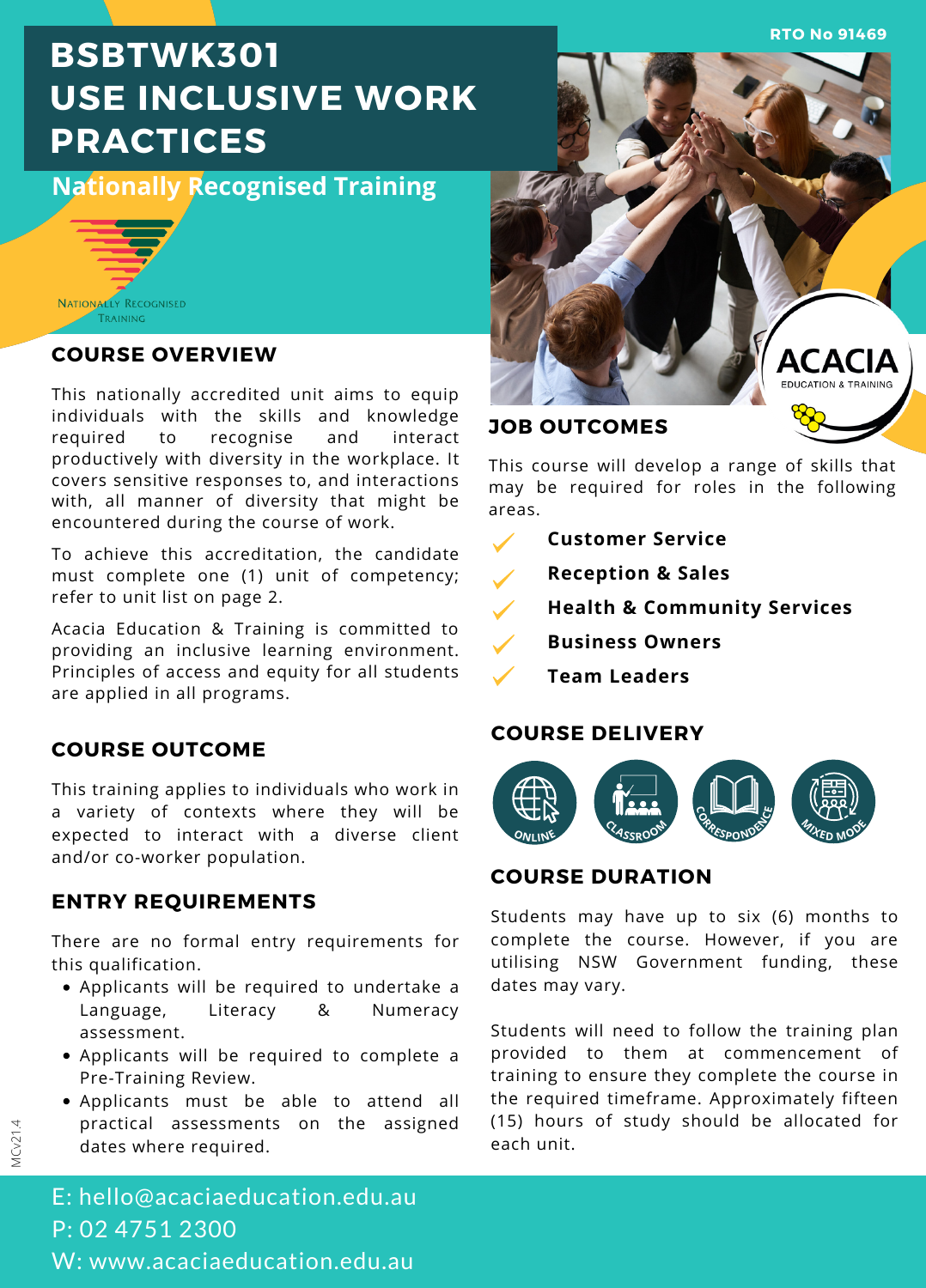# **ESSENTIAL SKILLS FOR THE WORKPLACE**



# **UNITS OF COMPETENCY**

Below are the units of competency required for this course.

#### **UNIT DESCRIPTION UNIT CODE**

Use inclusive work practices BSBTWK301

### **UNIT OVERVIEW**

### **BSBTWK301 - Use inclusive work practices**

This unit describes the skills and knowledge required to recognise and interact productively with diversity in the workplace. It covers sensitive responses to, and interactions with, all manner of diversity that might be encountered during the course of work. It applies to individuals who work in a variety of contexts where they will be expected to interact with a diverse client and/or co worker population. They may also provide some leadership and guidance to others and have some limited responsibility for the output of others.

*Knowledge Evidence examples: identify major groups in the workplace and community, as defined by cultural, religious and other traditions and practices; identify reasonable adjustments that facilitate participation by people with a disability.*

*Performance Evidence examples: adjust language and behaviour as required by interactions with diversity; identify and respect individual differences in colleagues, clients and customers.*